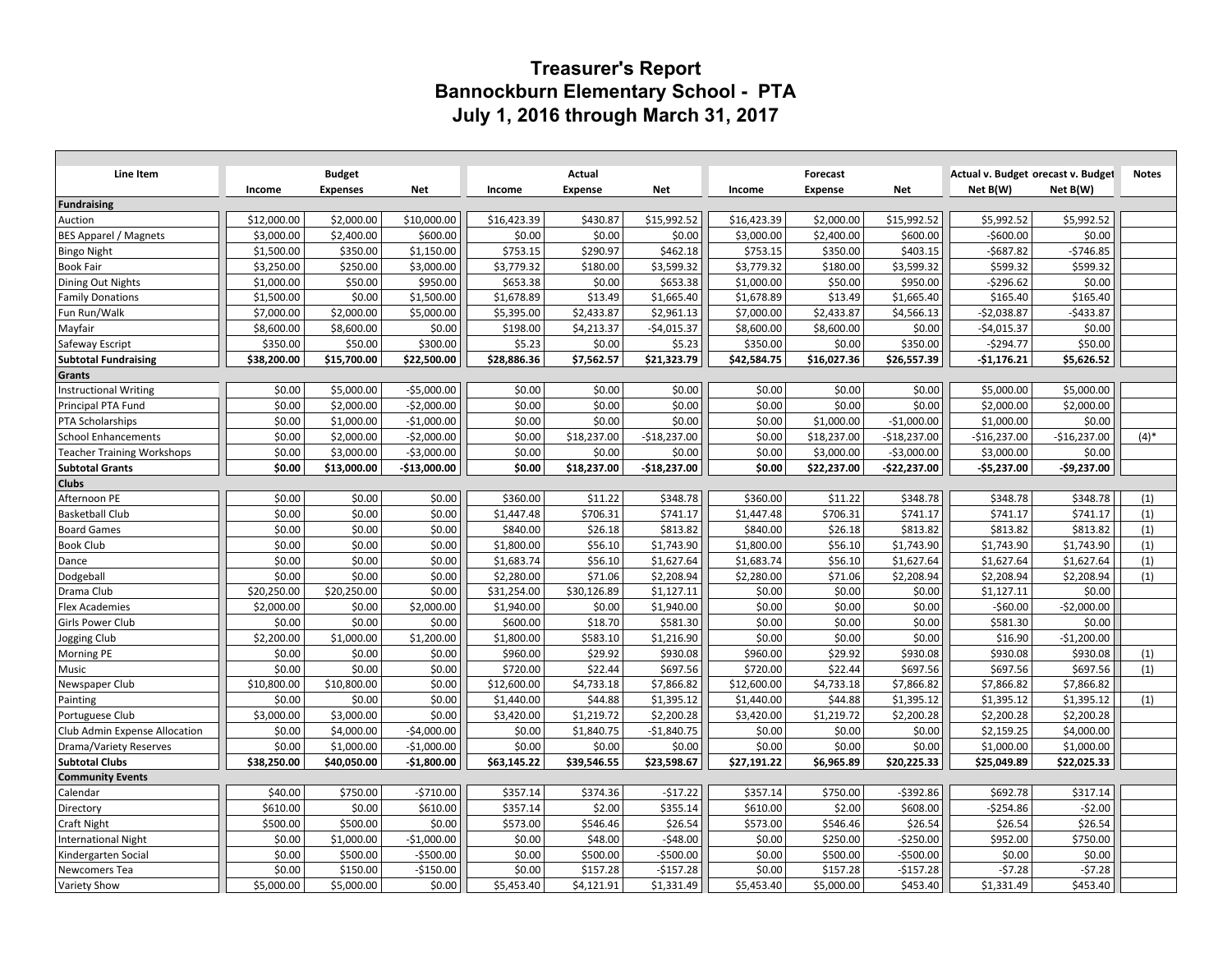## **Treasurer's Report Bannockburn Elementary School - PTA July 1, 2016 through March 31, 2017**

| Line Item                         | <b>Budget</b> |                 |               | Actual       |                |               |             | Forecast       |               | Actual v. Budget orecast v. Budget | <b>Notes</b> |         |
|-----------------------------------|---------------|-----------------|---------------|--------------|----------------|---------------|-------------|----------------|---------------|------------------------------------|--------------|---------|
|                                   | Income        | <b>Expenses</b> | <b>Net</b>    | Income       | <b>Expense</b> | Net           | Income      | <b>Expense</b> | Net           | Net B(W)                           | Net B(W)     |         |
| <b>Welcome Back Picnic</b>        | \$300.00      | \$700.00        | $-5400.00$    | \$1,438.44   | \$1,670.78     | $-5232.34$    | \$1,438.44  | \$1,670.78     | $-5232.34$    | \$167.66                           | \$167.66     |         |
| <b>Subtotal Community Events</b>  | \$6,450.00    | \$8,600.00      | $-52,150.00$  | \$8,179.12   | \$7,420.79     | \$758.33      | \$8,431.98  | \$8,876.52     | -\$444.54     | \$2,908.33                         | \$1,705.46   |         |
| <b>Community Support</b>          |               |                 |               |              |                |               |             |                |               |                                    |              |         |
| Cluster Support                   | \$0.00        | \$300.00        | $-5300.00$    | \$0.00       | \$0.00         | \$0.00        | \$0.00      | \$300.00       | $-5300.00$    | \$300.00                           | \$0.00       |         |
| <b>Community Service</b>          | \$0.00        | \$300.00        | $-5300.00$    | \$0.00       | \$151.09       | $-5151.09$    | \$0.00      | \$300.00       | $-5300.00$    | \$148.91                           | \$0.00       |         |
| <b>Subtotal Community Support</b> | \$0.00        | \$600.00        | $-$600.00$    | \$0.00       | \$151.09       | $-$151.09$    | \$0.00      | \$600.00       | $-$600.00$    | \$448.91                           | \$0.00       |         |
| <b>Student Support</b>            |               |                 |               |              |                |               |             |                |               |                                    |              |         |
| Artist in Residence               | \$0.00        | \$7,500.00      | $-$7,500.00$  | \$0.00       | \$7,479.50     | $-$7,479.50$  | \$0.00      | \$7,479.50     | $-57,479.50$  | \$20.50                            | \$20.50      |         |
| <b>Assignment Books</b>           | \$0.00        | \$650.00        | $-$650.00$    | \$0.00       | \$660.00       | $-5660.00$    | \$0.00      | \$660.00       | $-5660.00$    | $-510.00$                          | $-510.00$    | (2)     |
| <b>Cultural Arts Enrichment</b>   | \$0.00        | \$4,000.00      | $-$4,000.00$  | \$0.00       | \$3,985.00     | $-53,985.00$  | \$0.00      | \$3,985.00     | $-53,985.00$  | \$15.00                            | \$15.00      |         |
| Field Day                         | \$0.00        | \$350.00        | $-5350.00$    | \$0.00       | \$0.00         | \$0.00        | \$0.00      | \$0.00         | \$0.00        | \$350.00                           | \$350.00     |         |
| Fifth Grade Promotion Support     | \$0.00        | \$500.00        | $-$500.00$    | \$0.00       | \$0.00         | \$0.00        | \$0.00      | \$0.00         | \$0.00        | \$500.00                           | \$500.00     |         |
| Kindergarten Orientation          | \$0.00        | \$250.00        | $-5250.00$    | \$0.00       | \$0.00         | \$0.00        | \$0.00      | \$250.00       | $-5250.00$    | \$250.00                           | \$0.00       |         |
| Math Day                          | \$0.00        | \$350.00        | $-5350.00$    | \$0.00       | \$25.00        | $-525.00$     | \$0.00      | \$350.00       | $-5350.00$    | \$325.00                           | \$0.00       |         |
| <b>Recess Equipment</b>           | \$0.00        | \$500.00        | $-$500.00$    | \$0.00       | \$0.00         | \$0.00        | \$0.00      | \$0.00         | \$0.00        | \$500.00                           | \$500.00     |         |
| Safety Patrol                     | \$0.00        | \$250.00        | $-5250.00$    | \$0.00       | \$270.00       | $-5270.00$    | \$0.00      | \$270.00       | $-5270.00$    | $-520.00$                          | $-520.00$    |         |
| <b>STEM Day</b>                   | \$0.00        | \$1,000.00      | $-$1,000.00$  | \$0.00       | \$0.00         | \$0.00        | \$0.00      | \$0.00         | \$0.00        | \$1,000.00                         | \$1,000.00   |         |
| STEM/Arts                         | \$0.00        | \$1,000.00      | $-$1,000.00$  | \$0.00       | \$0.00         | \$0.00        | \$0.00      | \$1,000.00     | $-$1,000.00$  | \$1,000.00                         | \$0.00       |         |
| <b>Wednesday Envelopes</b>        | \$0.00        | \$600.00        | $-$600.00$    | \$0.00       | \$624.00       | $-5624.00$    | \$0.00      | \$624.00       | $-5624.00$    | $-524.00$                          | $-524.00$    |         |
| <b>Subtotal Student Support</b>   | \$0.00        | \$16,950.00     | $-$16,950.00$ | \$0.00       | \$13.043.50    | $-$13,043.50$ | \$0.00      | \$14.618.50    | $-$14,618.50$ | \$3,906.50                         | \$2,331.50   |         |
| <b>Teacher Support</b>            |               |                 |               |              |                |               |             |                |               |                                    |              |         |
| <b>Staff Appreciation</b>         | \$0.00        | \$4,000.00      | $-$4,000.00$  | \$0.00       | \$1.770.32     | $-$1,770.32$  | \$0.00      | \$1.770.32     | $-$1,770.32$  | \$2,229.68                         | \$2,229.68   |         |
| <b>Teacher Classroom Fund</b>     | \$0.00        | \$6,260.00      | $-56,260.00$  | \$0.00       | \$5,894.38     | $-$5,894.38$  | \$0.00      | \$5,894.38     | $-$5,894.38$  | \$365.62                           | \$365.62     |         |
| <b>Subtotal Teacher Support</b>   | \$0.00        | \$10,260.00     | -\$10,260.00  | \$0.00       | \$7,664.70     | $-$7,664.70$  | \$0.00      | \$7,664.70     | $-$7,664.70$  | \$2,595.30                         | \$2,595.30   |         |
| PTA                               |               |                 |               |              |                |               |             |                |               |                                    |              |         |
| Administrative Fees/Costs         | \$0.00        | \$3,500.00      | $-53,500.00$  | \$0.00       | \$553.67       | $-5553.67$    | \$0.00      | \$3,500.00     | $-53,500.00$  | \$2,946.33                         | \$0.00       |         |
| <b>Audit and Accounting Fees</b>  | \$0.00        | \$1,500.00      | $-$1,500.00$  | \$0.00       | \$0.00         | \$0.00        | \$0.00      | \$0.00         | \$0.00        | \$1,500.00                         | \$1,500.00   |         |
| Dues from Families                | \$7,000.00    | \$0.00          | \$7,000.00    | \$8,242.54   | \$157.97       | \$8,084.57    | \$8,242.54  | \$157.97       | \$8,084.57    | \$1,084.57                         | \$1.084.57   |         |
| Dues from Staff                   | \$15.00       | \$0.00          | \$15.00       | \$170.00     | \$1.08         | \$168.92      | \$170.00    | \$1.08         | \$168.92      | \$153.92                           | \$153.92     |         |
| Insurance                         | \$0.00        | \$225.00        | $-$225.00$    | \$0.00       | \$0.00         | \$0.00        | \$0.00      | \$0.00         | \$0.00        | \$225.00                           | \$225.00     |         |
| Interest - Bank Account           | \$5.00        | \$0.00          | \$5.00        | \$4.82       | \$0.00         | \$4.82        | \$5.00      | \$0.00         | \$5.00        | $-50.18$                           | \$0.00       |         |
| <b>MCCPTA Dues</b>                | \$0.00        | \$0.00          | \$0.00        | \$0.00       | \$287.00       | $-5287.00$    | \$0.00      | \$287.00       | $-5287.00$    | $-5287.00$                         | $-5287.00$   | $(3)^*$ |
| PTA Landscaping                   | \$0.00        | \$1,500.00      | $-$1,500.00$  | \$0.00       | \$0.00         | \$0.00        | \$0.00      | \$0.00         | \$0.00        | \$1,500.00                         | \$1,500.00   |         |
| <b>Returned Check Fees</b>        | \$0.00        | \$25.00         | $-525.00$     | \$0.00       | \$12.50        | $-$12.50$     | \$0.00      | \$25.00        | $-$25.00$     | \$12.50                            | \$0.00       |         |
| <b>Subtotal PTA</b>               | \$7.020.00    | \$6,750.00      | \$270.00      | \$8,417.36   | \$1,012.22     | \$7,405.14    | \$8,417.54  | \$3,971.05     | \$4,446.49    | \$7,135.14                         | \$4,176.49   |         |
|                                   |               |                 |               |              |                |               |             |                |               |                                    |              |         |
| <b>Grand Totals</b>               | \$89,920.00   | \$111,910.00    | -\$21,990.00  | \$108,628.06 | \$94,638.42    | \$13,989.64   | \$86,625.49 | \$80,961.02    | \$5,664.47    | \$35,630.86                        | \$29,223.60  |         |

| <b>Cash Flow Analysis</b>            |               | <b>Balance Sheet</b>      |               |  |  |  |  |
|--------------------------------------|---------------|---------------------------|---------------|--|--|--|--|
| Beginning Cash 07/01/16              | \$55.749.37   | Cash Balance 03/31/2017   | \$69.739.01   |  |  |  |  |
| Projected Annual Surplus (Deficit)   | \$5.664.47    | Sales Tax Payable         | \$0.00        |  |  |  |  |
| Less: Other Liabilities              | \$0.00        | Other Payables            | \$0.00        |  |  |  |  |
| Less: Cash on Hand Required          | $-$10,000.00$ | Unrestricted Fund Balance | $-555,749.37$ |  |  |  |  |
| Projected 07/01/15 Surplus (Deficit) | \$51,413.84   | Net Income                | \$13,989.64   |  |  |  |  |